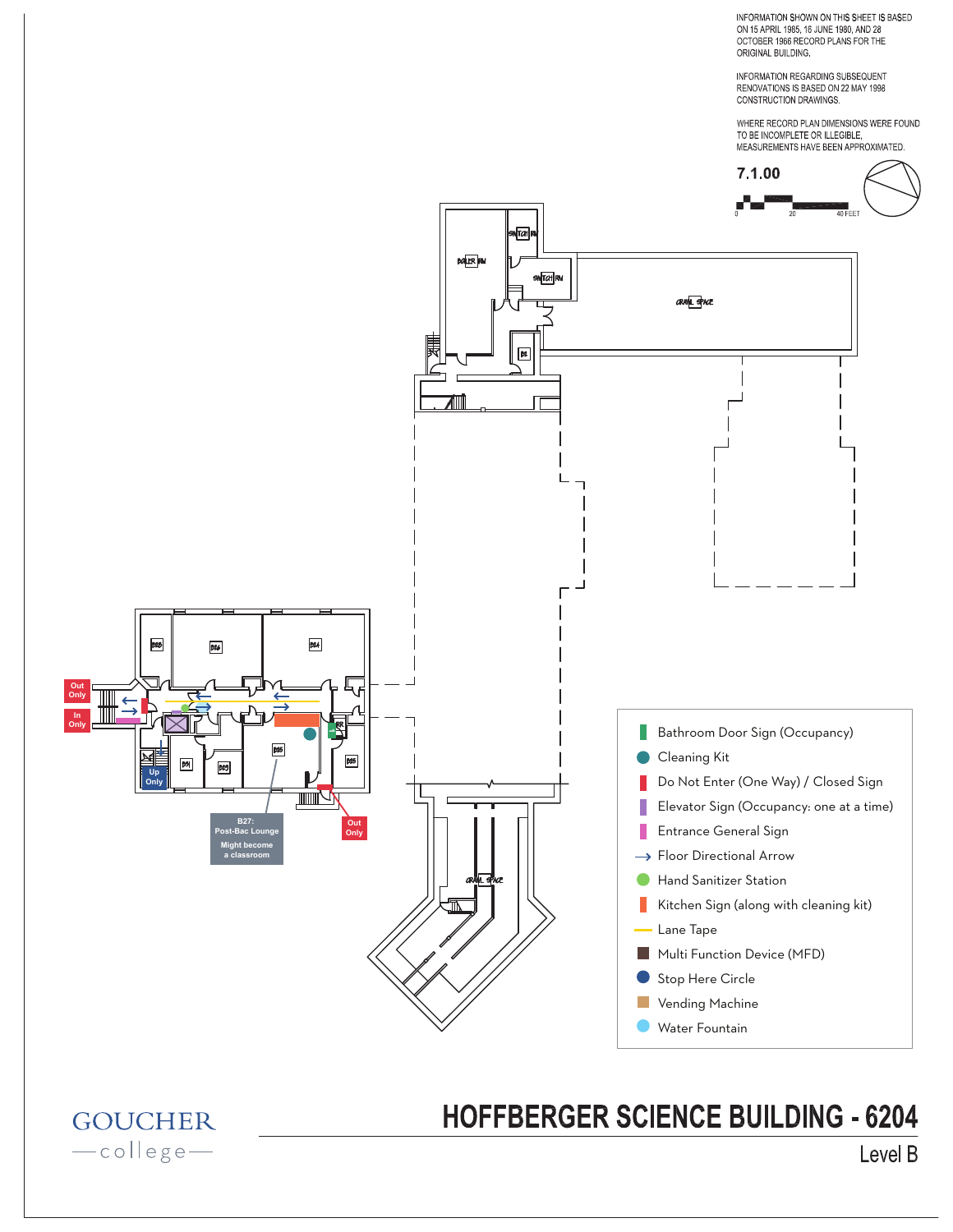

-college-

**HOFFBERGER SCIENCE BUILDING - 6204** 

Level G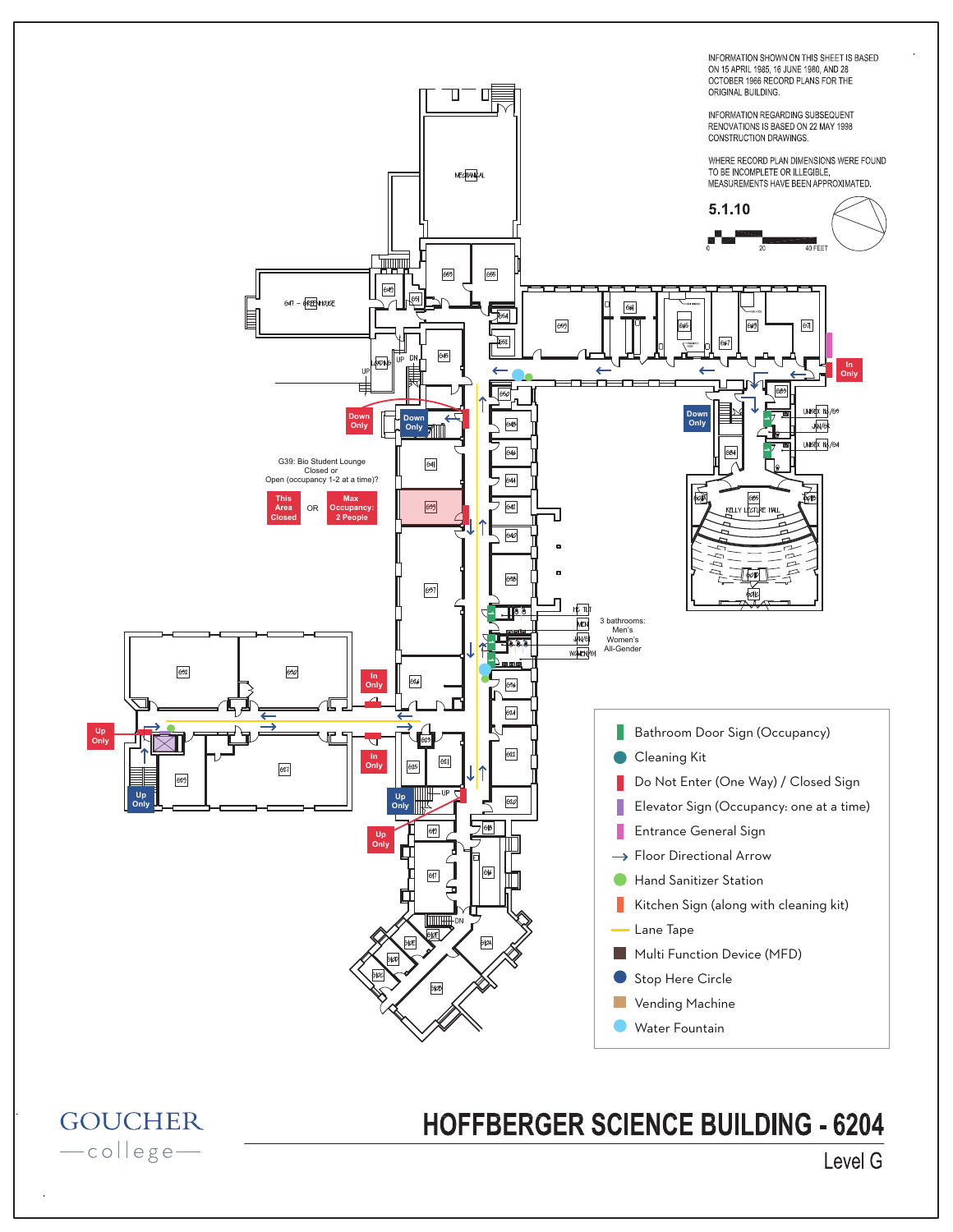

**GOUCHER** -college-

## **HOFFBERGER SCIENCE BUILDING - 6204**

Level 1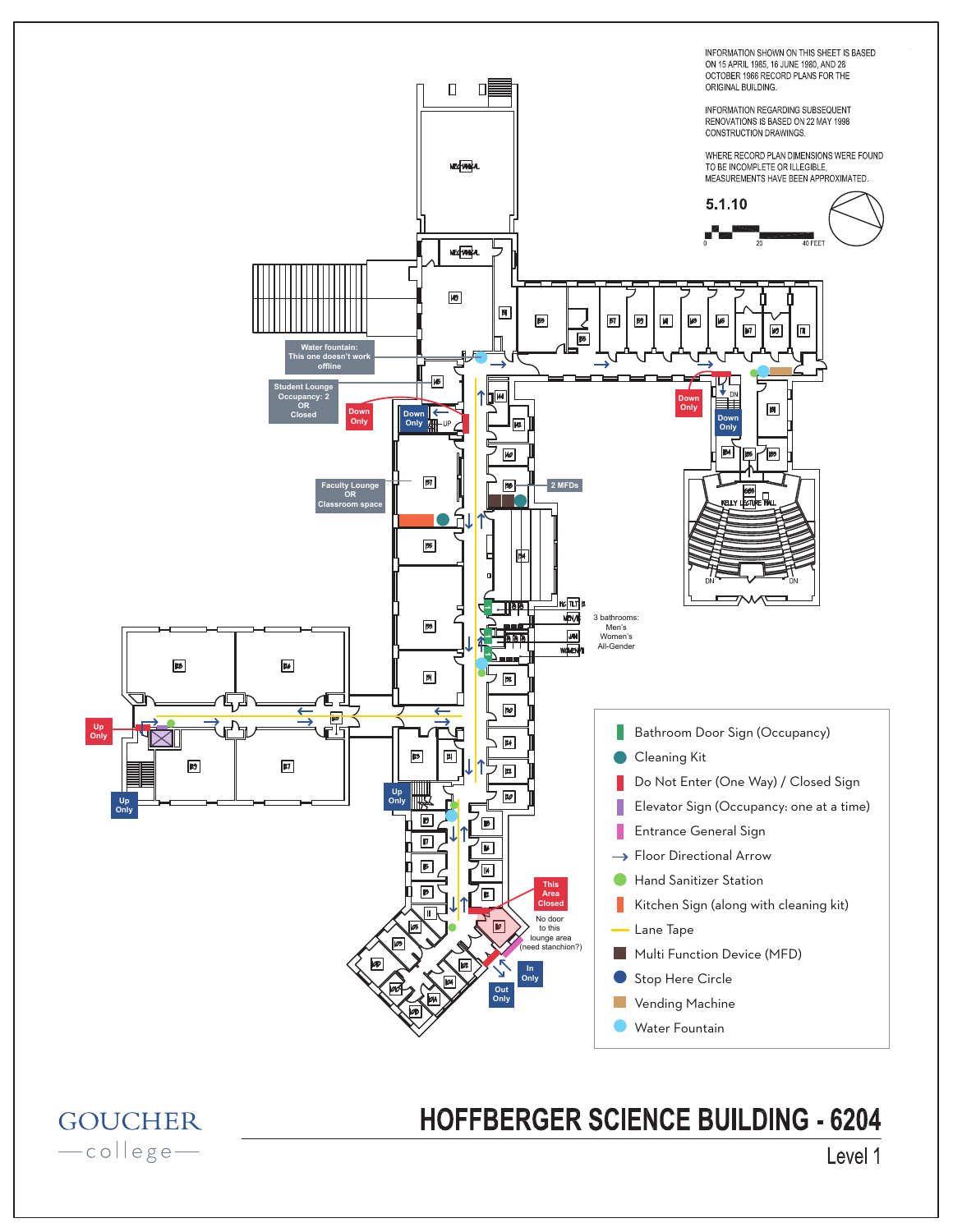

**HOFFBERGER SCIENCE BUILDING - 6204** 

**GOUCHER** -college-

## Level 2